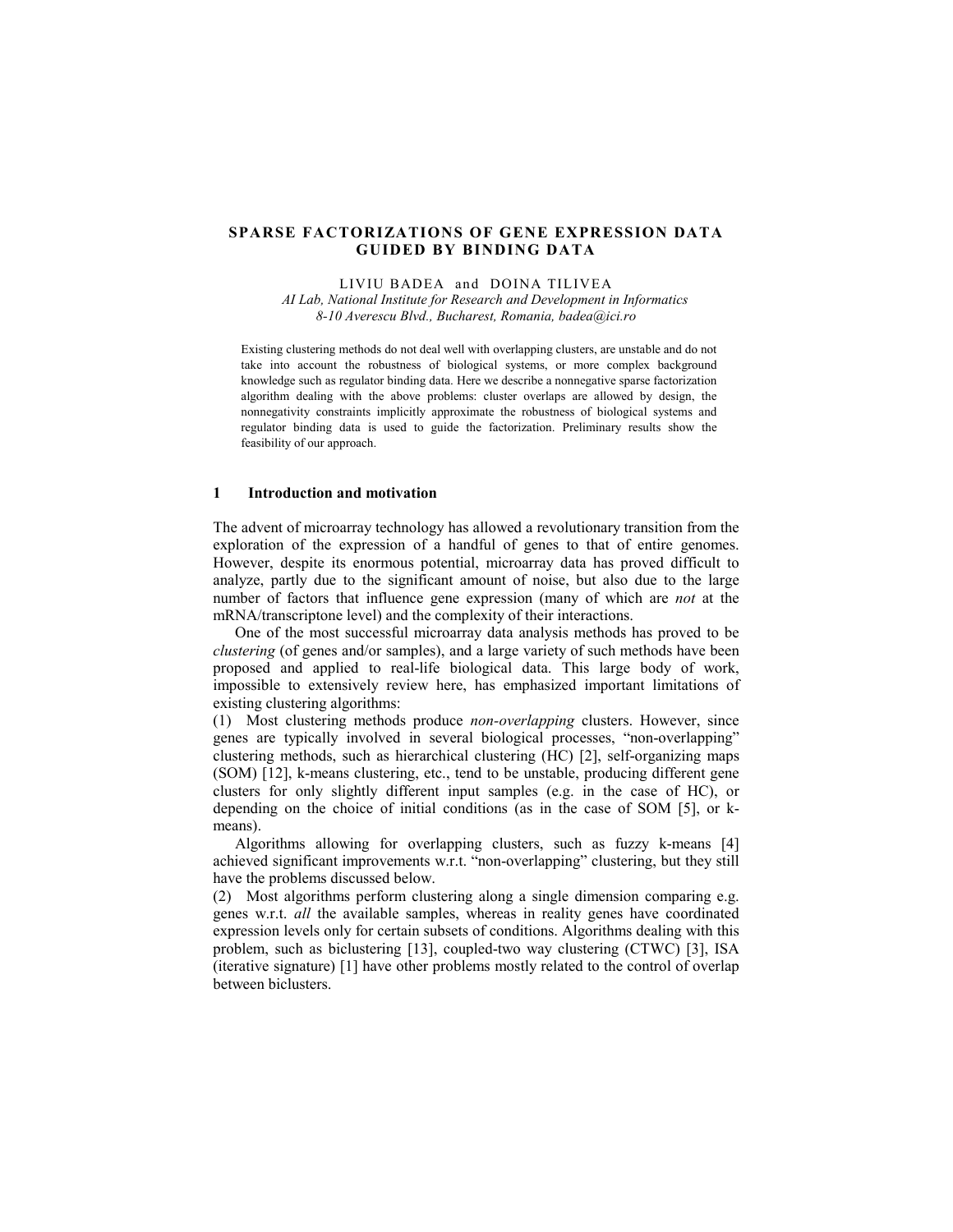(3) Although genes are subject to both positive and negative influences from other genes, the *robustness* of biological systems requires that an observed change in the expression level of a given gene is the result of *either* a positive *or* a negative influence rather than a complex combination of positive and negative influences that partly cancel out each other (as in the case of Principal Component Analysis).

Nonnegative Matrix Factorization (NMF) [9] deals with this problem by searching for *nonnegative* decompositions of (nonnegative) data. The observed localized nature of the decompositions seems to be a biproduct of the nonnegativity constraints [9].

Recently, Brunet at al [5] applied NMF for clustering samples in a *nonoverlapping* mode for three cancer datasets. While oligonucleotide arrays used in that work produce *positive* data, which lend themselves naturally to nonnegative decompositions, clustering genes in an analogous manner would ignore potential negative influences (i.e. genes downregulating other genes).

On the other hand, Kim and Tidor [6] used NMF to cluster genes in the context of a large dataset of yeast perturbation experiments (spotted arrays) [7]. Although NMF has the tendency of producing sparse representations, the factorizations obtained were subjected to thresholding and subsequent reoptimization to obtain sufficiently sparse clusters.

Unfortunately however, microarray data is noisy and it might be useful to be able to take into account any background knowledge that may be available. For example, Lee et al [8] have published binding (location analysis) data for a large number (106) of transcription factors in the yeast S. Cerevisiae.

Elsewhere [in preparation] we have observed that transcription factor (TF) expression levels are not always good predictors for the expression levels of their targets. (The presence of the transcription factor is of course required for the target to be expressed, but very frequently the TF is activated by a different signaling molecule, e.g. a kinase.) Therefore using the binding data directly as background knowledge may not be very helpful in practice.

In fact, it seems that although TFs are not well correlated with their targets, the targets themselves seem to be much better correlated among each other.

In the following, we show how TF binding data can be used as background knowledge in a novel nonnegative factorization algorithm  $NNSC<sub>B</sub>$  (Nonnegative Sparse Coding with Background Knowledge) designed to address the abovementioned problems of existing clustering algorithms.

Our algorithm is an improvement of the nonnegative sparse coding (NNSC) algorithm of Hoyer [11]. It produces overlapping clusters that are much more stable than those generated with other algorithms, while also being able to take background knowledge into account.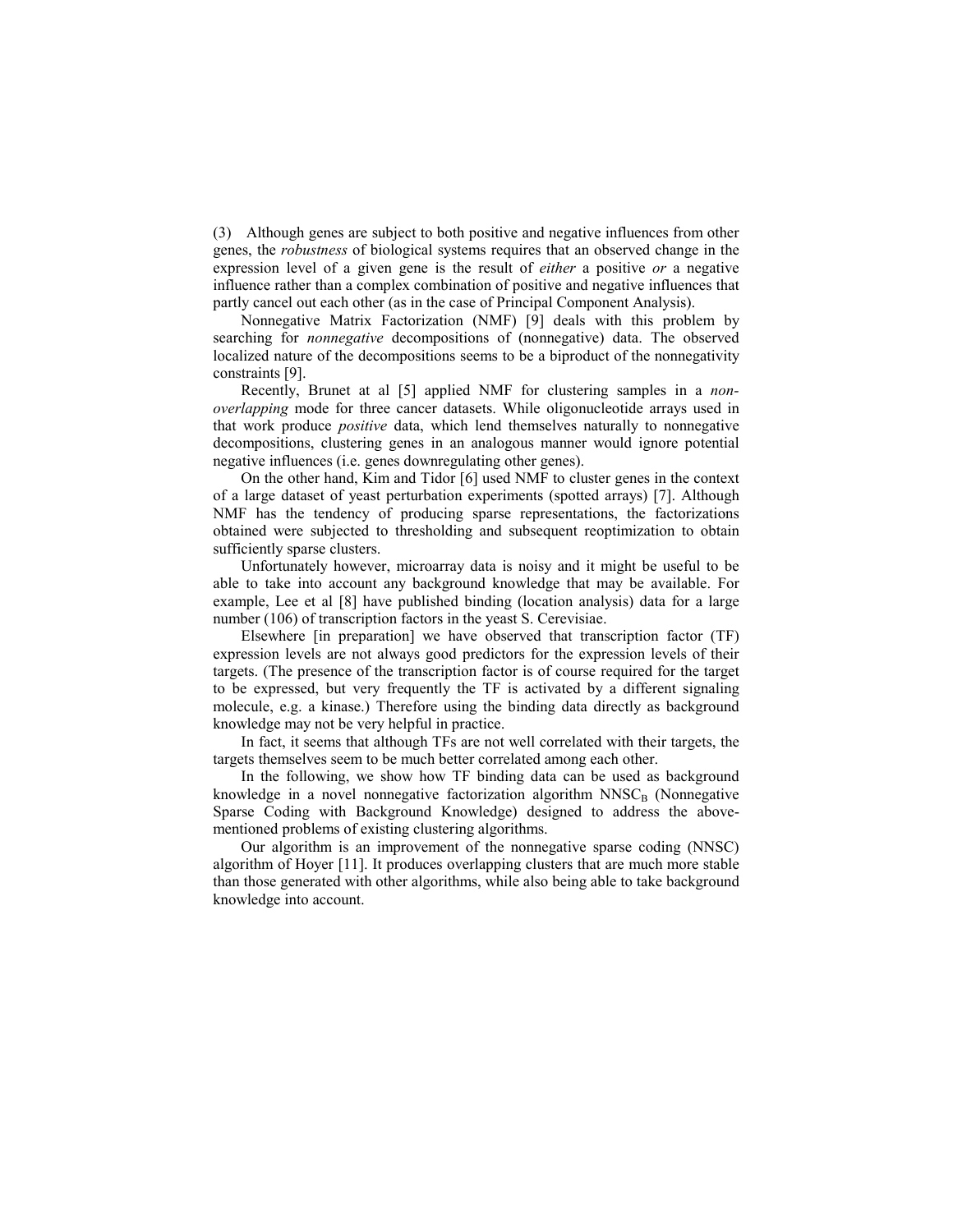### **2 The data sources**

Since the most extensive background knowledge is available for the yeast S. Cerevisiae, in this paper we use the Rosetta Compendium [7], the largest publicly available gene expression dataset for yeast perturbations, as well as the binding (location analysis) data of Lee et al. [8].

The Rosetta Compendium contains expression profiles over virtually all yeast genes (6315 ORFs) corresponding to 300 diverse mutations and chemical treatments (276 deletion mutants, 11 tetracycline-regulatable alleles of essential genes and treatments with 13 well-characterized compounds) of S. Cerevisiae grown under a single (normal) condition. The data contains log-expression ratios  $log_{10} r = log_{10} \frac{g(tf\Delta)}{g(WT)}$ , where  $g(tf\Delta)$  and  $g(WT)$  are the mRNA concentrations of gene

g in the *tf*∆ mutant and the wild type respectively.

The location analysis data of Lee et al. contains information about binding of 106 transcriptional regulators to upstream regions of target genes.

Since log-ratios can be negative, we cannot directly apply a nonnegative factorization algorithm to the log-ratio dataset. On the other hand, although the ratios *r* (or maybe *r*-1) *are nonnegative,* applying nonnegative factorization on them would only uncover the positive influences, while in practice the low level of certain genes is due to them being *downregulated* by other genes.

To address problem (3) mentioned in the Introduction, we separate, as in [6], the up-regulated from the down-regulated part of each gene, i.e. obtain two entries  $g^+$ and *g*<sup>−</sup> for each gene *g* from the original gene expression matrix:

$$
r(g^+) = \begin{cases} r(g) - 1 & r(g) \ge 1 \\ 0 & \text{otherwise} \end{cases} \qquad r(g^-) = \begin{cases} \frac{1}{r(g)} - 1 & r(g) < 1 \\ 0 & \text{otherwise} \end{cases}
$$

Note that in this representation, a significantly downregulated gene will require a non-negligible contribution in the factorization. (We use the ratios rather than logratios as in [6], since linear combinations of log-ratios amount to products of powers of ratios rather than additive contributions.)

## **3 Nonnegative Sparse Coding**

l

Hoyer's NNSC algorithm [11] factorizes a  $n_s \times n_g$  matrix  $X \approx A \cdot S$  as a product of an  $n_s \times n_c$  matrix *A* and a  $n_c \times n_g$  matrix *S* by optimizing (minimizing) the following objective function: 1

<sup>&</sup>lt;sup>1</sup> To achieve information compression, the number of internal dimensions  $n_c$  must verify the constraint  $n_c(n_s+n_g) \le n_s n_g$ .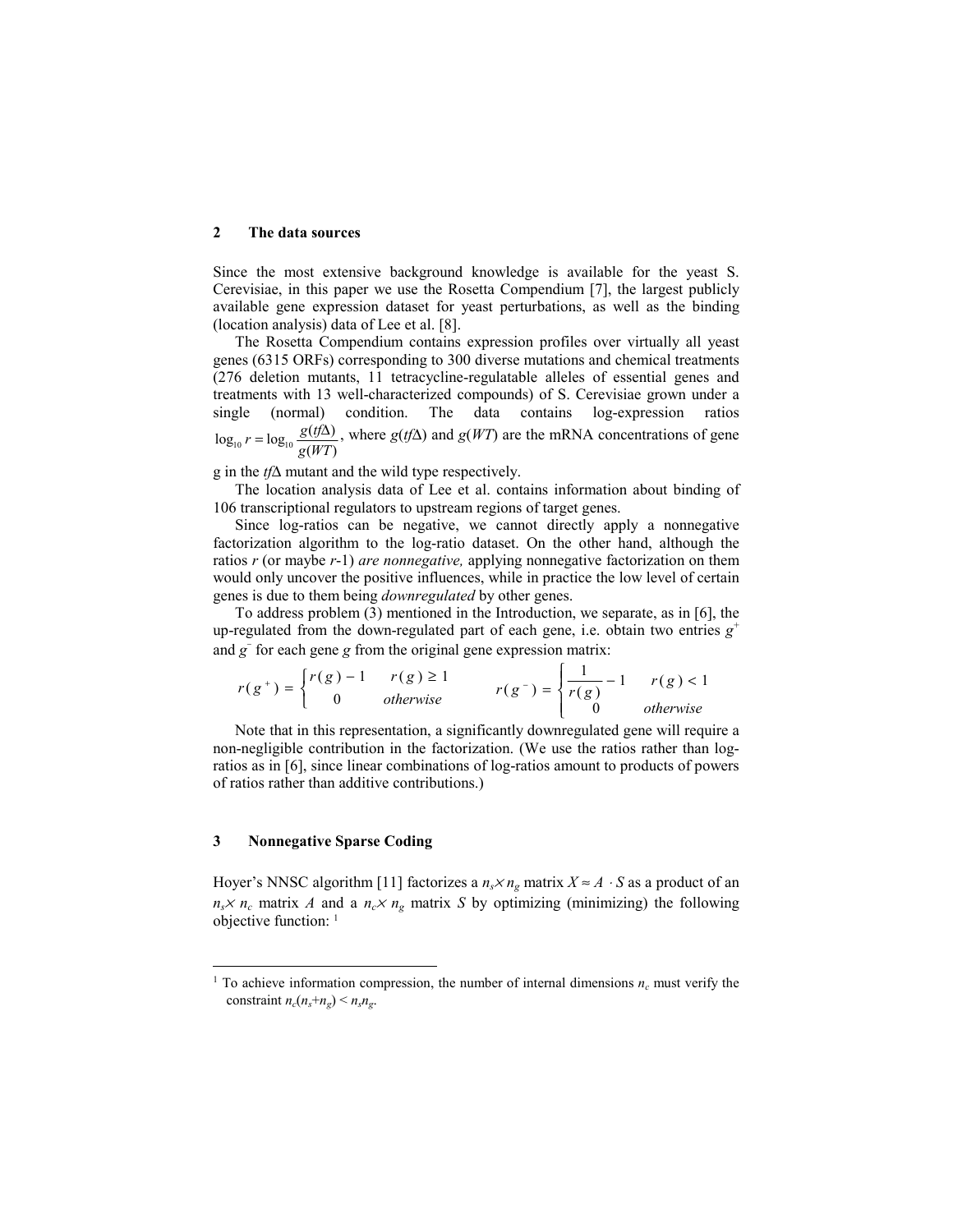$$
C(A, S) = \frac{1}{2} ||X - AS||_F^2 + \lambda \sum_{c, g} S_{cg}
$$
 (1)

with respect to the *nonnegativity constraints*  $A_{sc} \ge 0$ ,  $S_{cg} \ge 0$  (2)

The objective function combines a *fitness* term involving the Frobenius norm of the error and a *size* term penalizing the non-zero entries of S. (The Frobenius norm is given by  $||E||_{\mathcal{E}}^2 = \sum E_{\mathcal{S}}^2 = Tr(E^T E).$ ,  $E\Big\|_{r}^{2} = \sum E_{\text{so}}^{2} = Tr(E^{T}E)$  $\sum_{s,g} E_{sg}^2 = Tr(E^T E).$ 

The *Nonnegative Matrix Factorization* (NMF) of Lee and Seung [10] is recovered by setting the size parameter λ to zero, while a non-zero λ would lead to sparser factorizations.

The objective function (1) above has an important problem, due to the invariance of the fitness term under diagonal scalings. More precisely we have the following result.

*Proposition.* The fitness term  $\frac{1}{2} \|X - AS\|^2$ 2  $\frac{1}{2} \|X - AS\|_F^2$  (i.e. the NMF objective function) is

invariant under the following transformations:

 $A \leftarrow A \cdot D^{-1}, \quad S \leftarrow D \cdot S,$  (3) where  $D = diag(d_1,...,d_n)$  is a positive diagonal matrix  $(d_c > 0)$ .

Note that such positive diagonal matrices are the most general positive matrices whose inverses are also positive (thereby preserving the nonnegativity of *A* and *S* under the above transformation).

The scaling invariance of the fitness term in (1) makes the size term ineffective, since the latter can be forced as small as needed simply by using a diagonal scaling *D* with small enough entries. Additional constraints are therefore needed to render the size term operational. Since a diagonal matrix *D* operates on the rows of *S* and on the columns of *A*, we could impose unit norms either for the rows of *S*, or for the columns of *A*.

Unfortunately, the objective function (1) used in [11] has an important flaw: it produces decompositions that depend on the scale of the original matrix *X* (i.e. the decompositions of  $X$  and  $\alpha X$  are essentially different), regardless of the normalization scheme employed. For example, if we constrain the rows of *S* to unit norm, then we cannot have decompositions of the form  $X \approx A \cdot S$  and  $\alpha X \approx \alpha A \cdot S$ . since at least one of these is in general non-optimal due to the dimensional inhomogeneity of the objective function w.r.t. *A* and *X* 

$$
C_{\alpha X}(\alpha A, S) = \alpha^2 \frac{1}{2} \|X - AS\|_F^2 + \lambda \sum_{c,g} S_{cg}.
$$

On the other hand, if we constrain the columns of *A* to unit norm, the decompositions  $X \approx A \cdot S$  and  $\alpha X \approx A \cdot \alpha S$  cannot be both optimal, again due to the dimensional inhomogeneity of *C,* now w.r.t. *S* and *X*: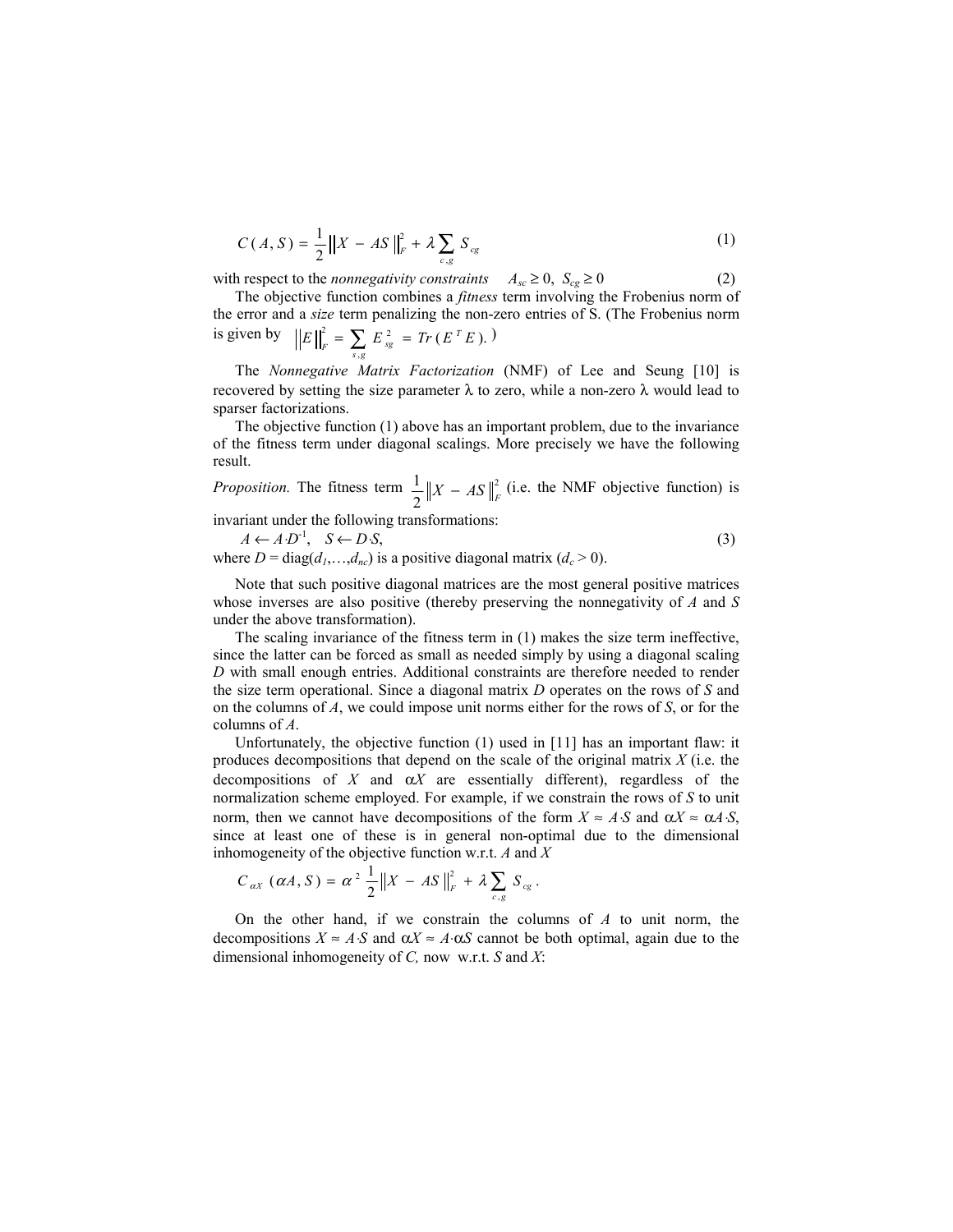$$
C_{\alpha X}(A, \alpha S) = \alpha^2 \frac{1}{2} \|X - AS\|_{F}^{2} + \alpha \lambda \sum_{c,g} S_{cg}
$$

Therefore, as long as the size term depends only on *S*, we are forced to constrain the columns of *A* to unit norm, while employing an objective function that is *dimensionally homogeneous* in *S* and *X*. One such dimensionally homogeneous objective function is:

$$
C(A, S) = \frac{1}{2} \|X - AS\|_{F}^{2} + \lambda \|S\|_{F}^{2}
$$
 (1')

which will be minimized w.r.t. the nonnegativity constraints (2) and the constraints on the norm of the columns of *A*:

$$
||A_c|| = 1 \t\t (i.e. \sum_s A_{sc}^2 = 1)
$$
\t(4)

It can be easily verified that this produces *scale independent decompositions*, i.e. if  $X \approx A \cdot S$  is an optimal decomposition of *X*, then  $\alpha X \approx A \cdot \alpha S$  is an optimal decomposition of <sup>α</sup>*X*.

The constrained optimization problem could be solved with a gradient-based method. However, in the case of NMF, faster so-called "multiplicative update rules" exist [10,11], which we have generalized to the NNSC problem as follows. (These methods only produce local minima, but the solutions tend to be quite 'stable' – see also Section 5 below.)

#### **Modified NNSC algorithm**

Start with random initial matrices *A* and *S* **loop** 

$$
S_{cg} \leftarrow S_{cg} \frac{(A^T \cdot X)_{cg}}{(A^T \cdot A \cdot S + \lambda S)_{cg}}
$$
  

$$
A \leftarrow A + \mu(X - A \cdot S) \cdot S^T
$$

normalize the columns of *A* to unit norm:  $A \leftarrow A \cdot D^{-1}$ ,  $D = diag \left( \sqrt{\sum_s A_{sc}^2} \right)$ 

**until** convergence.

In the following, we assume that the gene expression data is given in an  $n_s \times n_g$ matrix *X*, where  $n_s$  and  $n_g$  are the numbers of samples and genes respectively, so that *Xsg* represents the expression level of gene *g* in sample *s*.

A sparse factorization  $X \approx AS$  will be interpreted as a generalization of *clustering the genes* (i.e. the columns  $X_g$  of  $X$ ) into overlapping clusters  $c$ corresponding to the rows  $S_{cg}$  of *S*. More precisely, a non-zero value of  $S_{cg}$  (or at least an *Scg* larger than a given threshold) will be interpreted as the gene *g* belonging to cluster *c*. Note that clusters can be overlapping, since the columns of *S* may have several significant entries.

Although overlaps are allowed, NNSC will not produce highly overlapping clusters, due to the sparseness constraints. This is unlike many other clustering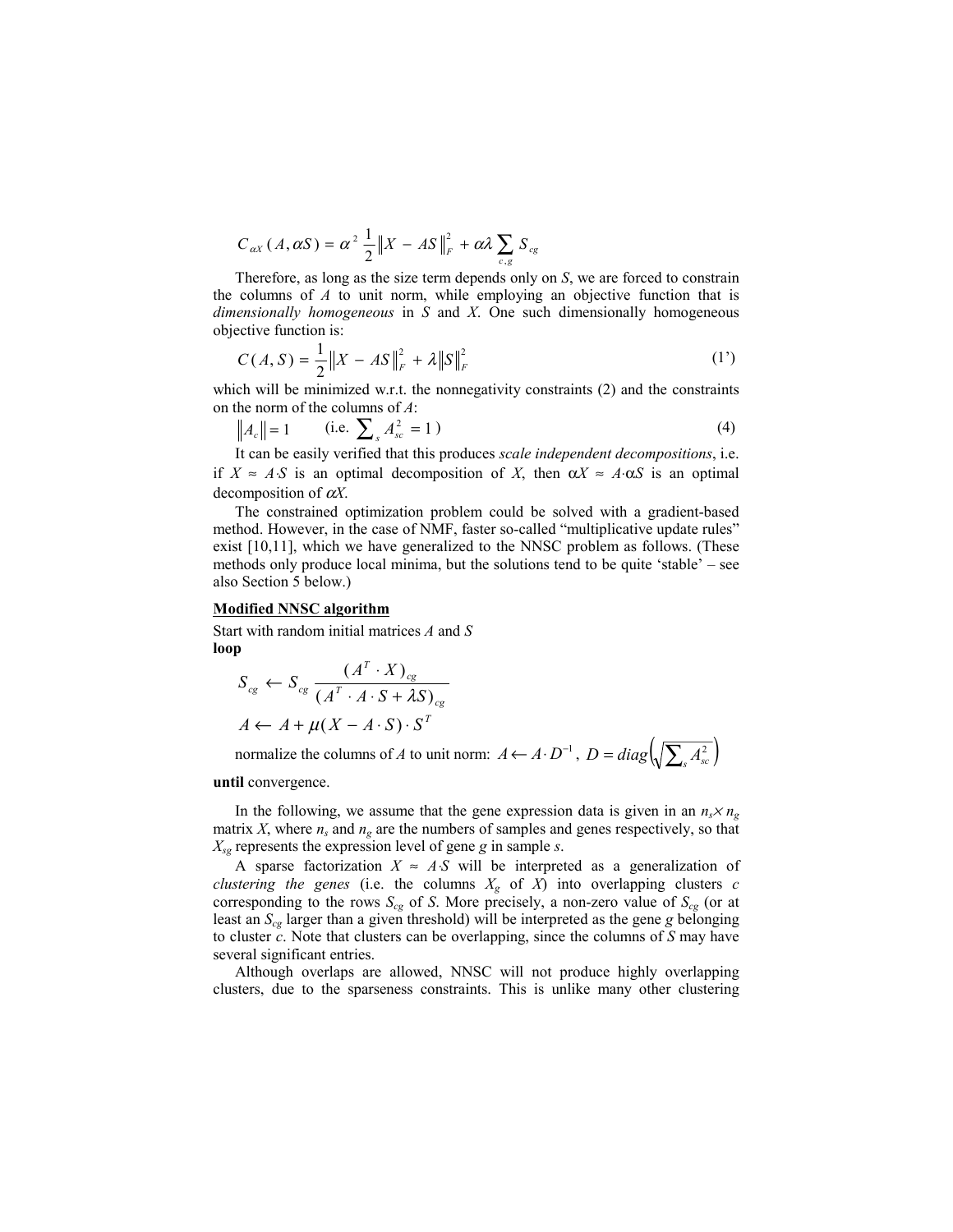algorithms that allow clusters to overlap, which have to resort to several parameters to keep excessive cluster overlap under control.)

Also note that we factorize X rather than  $X^T$  since the sparsity constraint should affect the clusters of genes (i.e. *S*) rather than the clusters of samples *A*. (This is unlike NMF, for which the factorizations of  $X$  and of  $X<sup>T</sup>$  are completely symmetrical.)

### **4 Nonnegative Sparse Coding using Background Knowledge**

Transcription factor binding data can be represented by a  $n_f \times n_g$  Boolean matrix *B*, such that  $B_f = 1$  iff the transcription factor *f* binds to the upstream region of gene *g*.

As already mentioned in the Introduction, although transcription factor expression levels are not always good predictors of the expression levels of their targets, the targets are frequently much better correlated among themselves. This suggests using the co-occurrence matrix  $K = B^T B$  rather than *B* as background knowledge. *K* is an  $n_g \times n_g$  square matrix, in which  $K_{g'g'} \neq 0$  iff genes *g*' and *g*'' are both targets of some common transcription factor *f*.

Our idea of exploiting background knowledge during clustering is quite simple. Normally, non-zero entries in the "gene cluster" matrix *S* are penalized for size. However, if certain entries conform to the background knowledge, they will be exempted from size penalization. We thus need to modify the size term in  $C(A, S)$  to take into account *B*.

Implementing this simple idea involves however certain subtleties. Assume that some gene cluster *c* (i.e. set of genes *g* for which  $S_{cg} \neq 0$ , or at least  $S_{cg} > T$  for some given threshold *T*) contains many genes that are targets of several TFs (e.g. Figure 1b below). Although this cluster is preferable from the point of view of the background knowledge to the one from Figure 1a, it is worse than the one from Figure 1c, in which all the genes are the targets of a single TF.

|  | $tf_1$ $tf_2$ $tf_3$ $tf_4$                                 |  | $tf_1$ $tf_2$           |     | tf                                                          |  |
|--|-------------------------------------------------------------|--|-------------------------|-----|-------------------------------------------------------------|--|
|  | $\downarrow$ $\downarrow$ $\downarrow$ $\downarrow$         |  | $\sqrt{2}$              |     | $\sqrt{2}$                                                  |  |
|  | g <sub>1</sub> g <sub>2</sub> g <sub>3</sub> g <sub>4</sub> |  | $g_1$ $g_2$ $g_3$ $g_4$ |     | g <sub>1</sub> g <sub>2</sub> g <sub>3</sub> g <sub>4</sub> |  |
|  | (a)                                                         |  | (b)                     | (c) |                                                             |  |

Figure 1. Conformance of clusters to the binding data: (c) is preferable to (b), which is preferable to (a).

Thus, the size term cannot be simply a sum of overlaps of the clusters (i.e. rows of *S*) with groups of TF-targets (rows of *B*), since

$$
\sum_{c} \sum_{f} \sum_{g} S_{cg} B_{fg} = \sum_{g} (\sum_{c} S_{cg} ) (\sum_{f} B_{fg} )
$$

does not depend on the way the genes are distributed in groups of TF-targets for different TFs.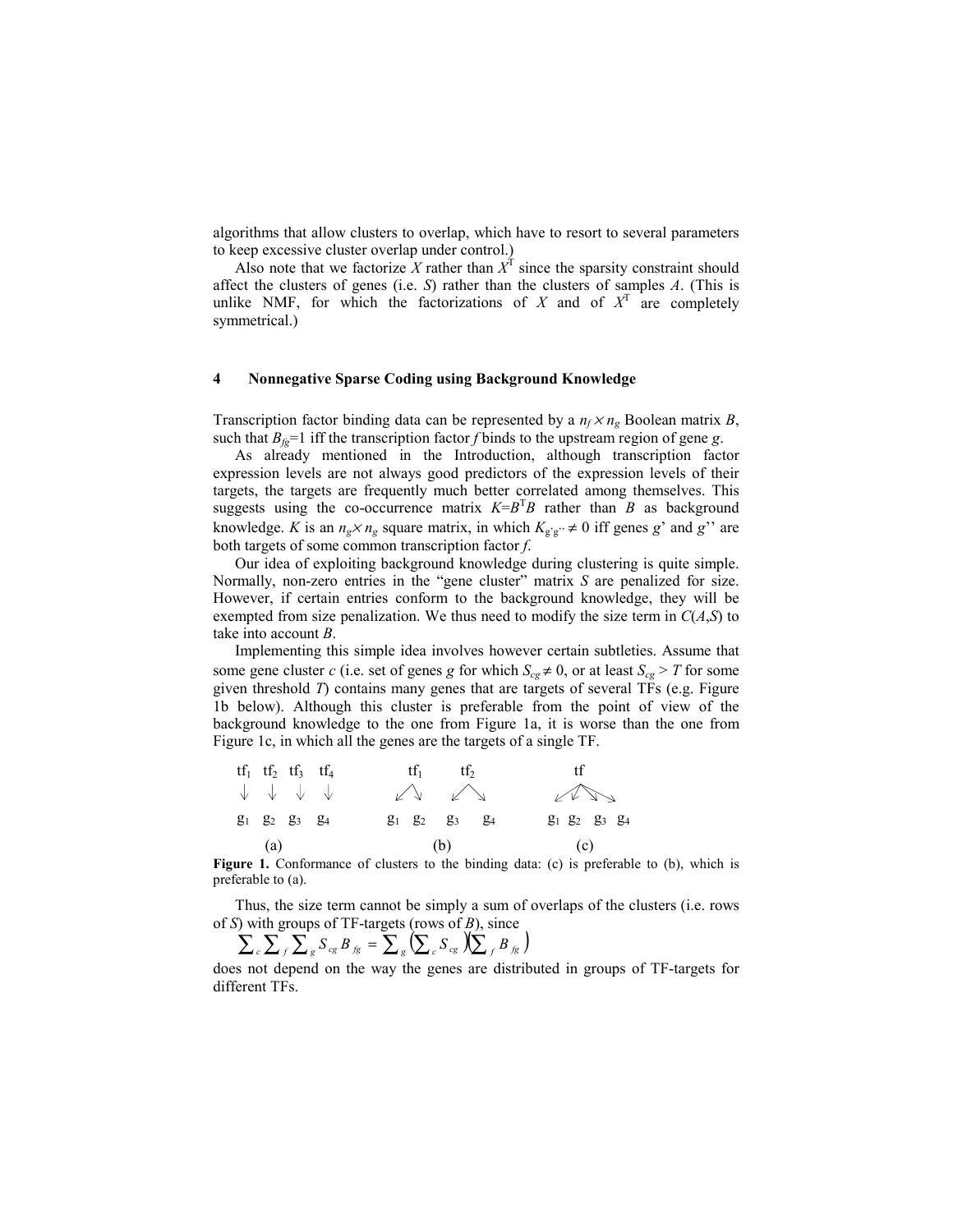Clusters like the one in Figure 1c can be highly evaluated if cross-terms between genes controlled by the same TF are added. We thus encourage genes controlled by the same TF in the binding data, while penalizing the size of *S* using an objective function of the form:

$$
C(A, S) = \frac{1}{2} \|X - AS\|_F^2 + \frac{\lambda}{2} \left( \|S\|_F^2 - Tr(SKS^T) \right)
$$
 (5)

with  $K = \gamma \cdot (\sigma(B^T B) - diag(\sigma(\sum_{f} B_{fg}))$ , where  $\gamma$  is a factor such that

 $\frac{1}{\sqrt{2}}\sum_{\sigma' \sigma''}=1$  $\sum_{g',g''} K_{g'g''} =$ *g K n* and  $\sigma(\cdot)$  is the Heaviside step function (applied element-wise).

Of course, optimization of (5) is attempted in the context of the constraints (2) and (4). The algorithm below solves the above optimization problem using combined multiplicative and additive update rules. (The final normalization of the rows of *S* renders the resulting clusters comparable.)

#### **NNSC<sub>B</sub>** algorithm

start with random initial matrices *A* and *S* **loop** 

$$
S_{cg} \leftarrow S_{cg} \frac{(A^T \cdot X + \lambda S \cdot K)_{cg}}{(A^T \cdot A \cdot S + \lambda S)_{cg}}
$$
  

$$
A \leftarrow A + \mu(X - A \cdot S) \cdot S^T
$$

normalize the columns of *A* to unit norm:  $A \leftarrow A \cdot D^{-1}$ ,  $D = diag \left( \sqrt{\sum_s A_{sc}^2} \right)$ 

### **until** convergence

$$
S \leftarrow D^{-1} \cdot S
$$
 and  $A \leftarrow A \cdot D$ , where  $D = diag \left( \sqrt{\sum_{g} S_{cg}^2} \right)$ 

To test our approach, we have applied the  $NNSC_B$  algorithm on a synthetic dataset with several highly overlapping clusters. NNSC<sub>B</sub> has been able to consistently recover the clusters, or close approximations thereof even in the presence of noise. (See http://www.ai.ici.ro/psb05/synthetic.pdf for more details.)

## **5 Clustering the Rosetta dataset w.r.t. the binding data of Lee et al.**

Although the main goal of this paper is the presentation of a new clustering algorithm able to deal with background knowledge rather than obtaining new biological insights, we also briefly discuss our initial attempts at applying our algorithm to yeast microarray data.

The binding data of Lee et al. contains the targets of 106 transcription factors, roughly about half the total number of yeast transcription factors. In order not to introduce a bias towards the targets of these TFs due to the background knowledge,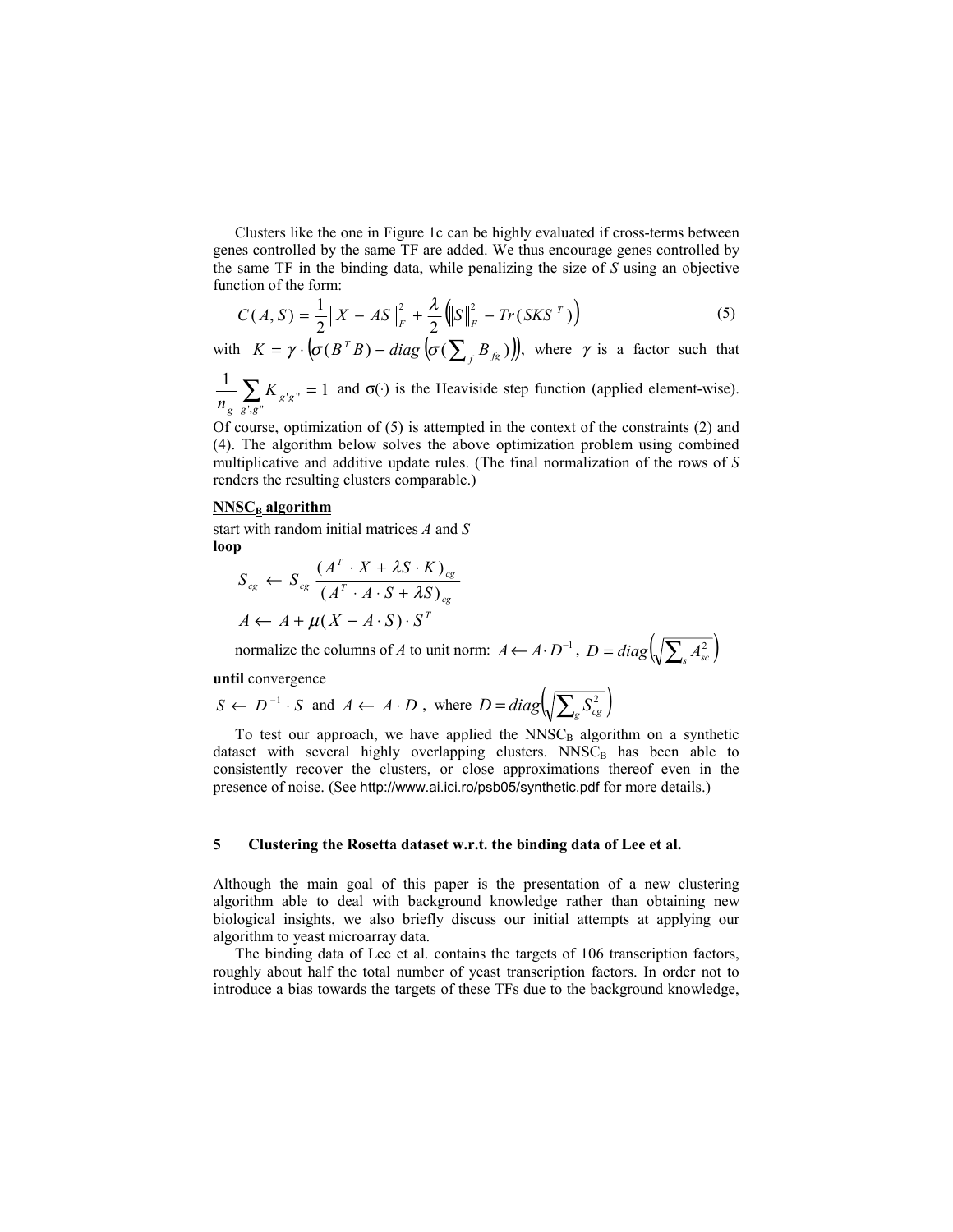we have selected from the Rosetta dataset only these targets. (We also eliminated the genes that had unreliable measurements in the Rosetta dataset – dealing with missing values in our context is a matter of future work.) This left us with a set of 99 TFs and 2099 genes. The matrix *X* to be factorized was constructed by duplicating genes as described in Section 2 (*X* has therefore 4198 columns). Duplicating genes *g* into their positive  $(g^+)$  and negative parts  $(g^-)$  may raise potential problems with possible conflicts between nonzero *S<sub>cg+</sub>* and *S<sub>cg</sub>*− entries, as a gene cannot be *both* up- and down regulated in a given cluster. The fact that our decompositions never have both  $S_{cg+}$  and  $S_{cg-}$  nonzero (significant) shows that the approach is biologically sensible.

An important parameter of the NNSC<sub>B</sub> factorization is its *internal dimensionality* (the number of clusters  $n_c$ ). A useful estimate of the internal dimensionality of a dataset can be obtained from its singular value decomposition (SVD).

A more refined analysis [6] determines the number of dimensions around which the root mean square error (RMSE) *change* of the real data and that of a randomized dataset become equal. Kim and Tidor's analysis estimated the internal dimensionality of the Rosetta dataset to be around 50. We performed this analysis for our restricted dataset and obtained a similar dimensionality around 50 (see Figure 2).



**Figure 2.** Determining the internal dimensionality of the Rosetta dataset using the method of Kim and Tidor

We also considered another approach: for a given set of clusters we determined the fraction of *intra-cluster* correlated pairs of genes (i.e. the number of correlated pairs of genes divided by the total number of correlated pairs of genes). This fraction was estimated for various correlation thresholds  $r<sub>0</sub>$ . (More precisely, a gene pair ( $g_1$ , $g_2$ ) is called correlated w.r.t. threshold  $r_0$  iff  $|r(g_1, g_2)| \ge r_0$ .) Figure 3 depicts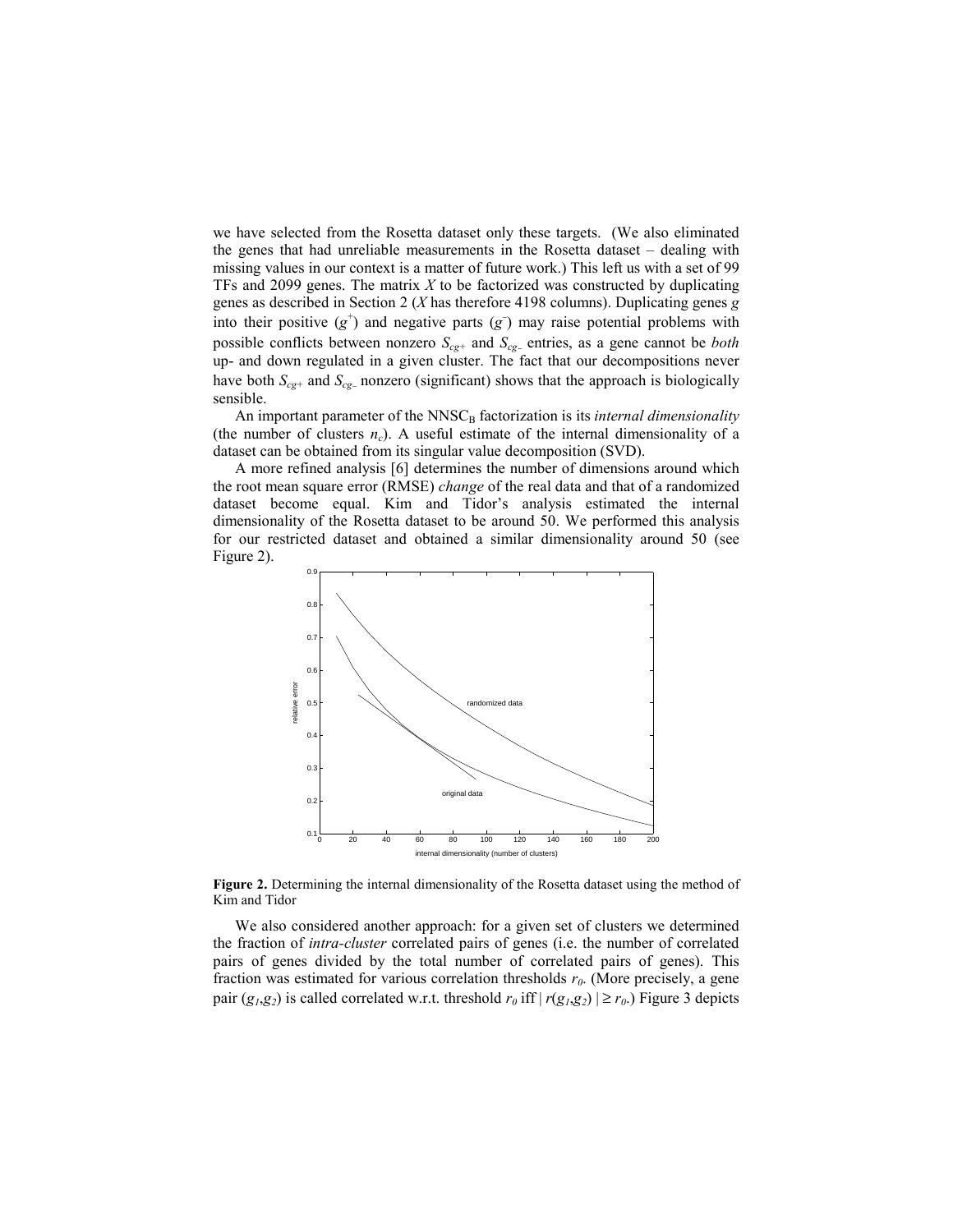the  $r_0$ -dependence of the fraction of intra-cluster correlated pairs of genes for various dimensionalities. Notice that  $n_c$ =50 is a reasonable choice as the above mentioned fraction approaches  $90\%$  for a large range of  $r_0$ . (This means in other words that most of the correlated gene pairs are *within* clusters.)



**Figure 3.** The correlation-threshold dependence of the fraction of intra-cluster correlated gene pairs.

Next we studied the *stability* of the algorithm w.r.t. the initial starting point. (The algorithm was run disregarding the background knowledge, i.e. taking  $\lambda=0$ , in order to avoid any possible influences of the background knowledge on the stability of some solution fragment.) The Table below lists the relative errors  $(||X-AS||_F/||X||_F)$ obtained in 7 runs for 7 different initializations.

| run no.         |               |                       |     |                            |                                |             |               |
|-----------------|---------------|-----------------------|-----|----------------------------|--------------------------------|-------------|---------------|
| relati<br>error | $\frac{1}{2}$ | <del>.</del><br>. I V | 636 | $\overline{ }$<br>10<br>10 | $\sim$ $\sim$<br>$\sim$<br>. . | 1606<br>0.1 | $\sim$<br>ິບ∠ |

To asses the stability of the decomposition in the case of *k* runs, we determined the best matches among the *k* sets of clusters. The following Table shows the numbers of matching clusters for a progressively larger number of runs. Note the (relative) stabilization of the number of matching clusters w.r.t. the numbers of runs:

| runs<br>N.<br>01<br>лет                     |     |      |  |  |
|---------------------------------------------|-----|------|--|--|
| o se<br>'avg.<br>M<br><b>CHUSICIS</b><br>ıα | TU. | −∠…∠ |  |  |

Next, we studied the influence of the background knowledge on the solution. In order to separate the variability of the results due to the initialization from that due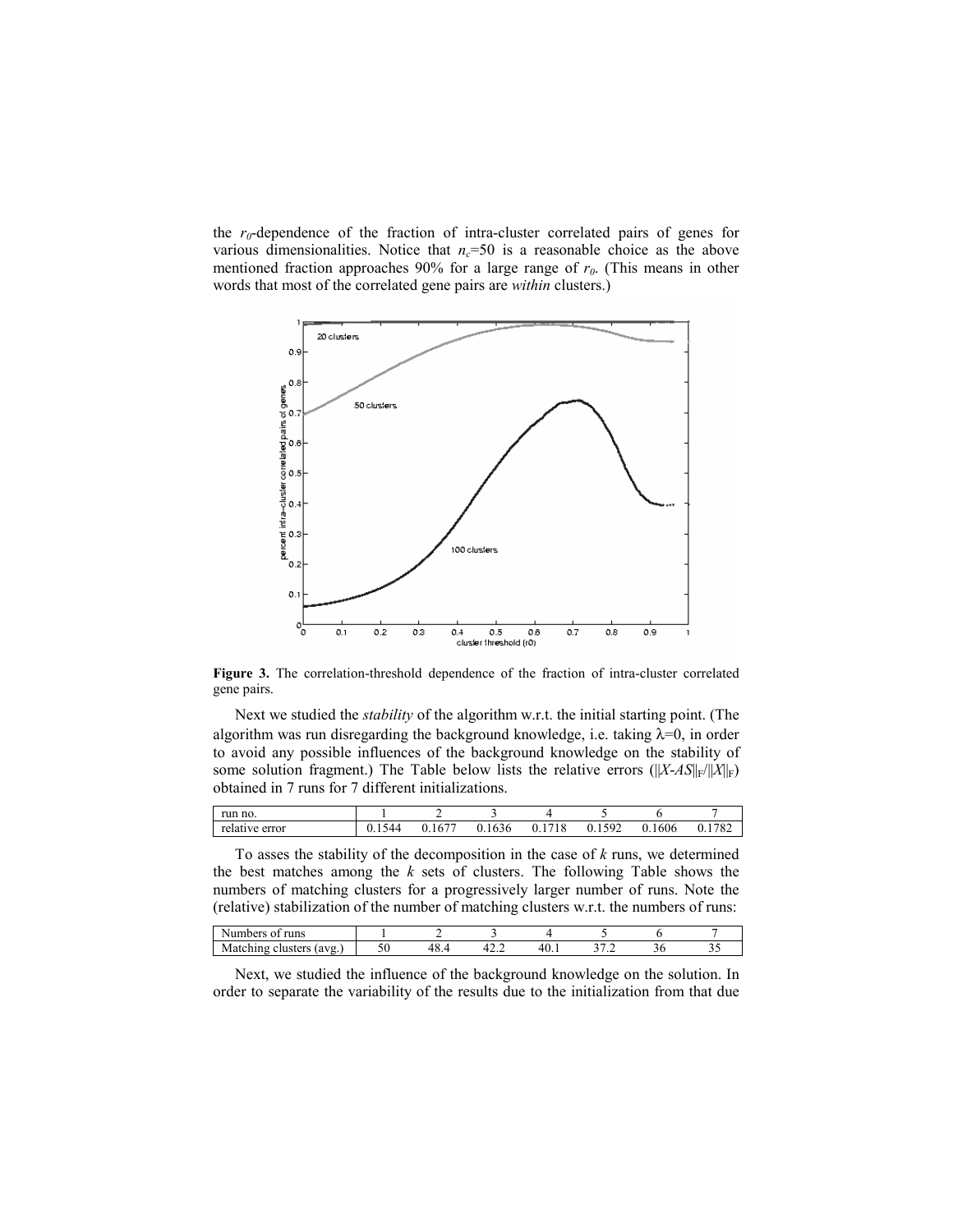to the background knowledge, we performed all the following tests using the same initialization. We ran NNSC<sub>B</sub> with several values of the parameter  $\lambda$ , ranging from 0 (background knowledge is not taken into account) to 0.75 (background knowledge has comparable weight to the data fit term) and tested the overlap of the resulting clusters with the background knowledge. Briefly, we observed a clear increase of this overlap with larger  $λ$ . More precisely (more details can be found in the Table below):

the average fraction of cluster genes controlled by TFs increased from about 47% for  $\lambda$ =0 to 66% for  $\lambda$ =0.75. (Only the TFs controlling at least two genes from the cluster were counted.)

|                                                                    |      | 0 <sup>1</sup> | 0.2  | 0.5  | 0.75 |
|--------------------------------------------------------------------|------|----------------|------|------|------|
| avg. number of genes in a cluster                                  | 27.8 | 32             | 36.4 | 43.6 | 78.7 |
| avg. fraction of cluster genes<br>controlled by TFs                | 0.47 | 0.46           | 0.51 | 0.60 | 0.66 |
| avg. number of TFs per cluster                                     | 79   | 8.6            | 10.4 | 13.4 | 17.9 |
| avg. cluster overlap                                               |      | 13             | 2.1  | 3.6  | 10   |
| avg. cluster overlap (when only<br>overlapping pairs are averaged) | 27   | 33             | 4.3  | 62   | 14.7 |
| Relative error                                                     | 0.16 | 0.18           | 0.23 | 0.33 | 0.41 |

the average number of TFs per cluster controlling at least two genes increased from around 8 for  $\lambda=0$  to 14 for  $\lambda=0.75$ .

Of course, conformance to the data and/or to the background knowledge does not imply the biological relevance of the results. To estimate the latter, we searched for significant Gene Ontology (GO) annotations [14] of the genes in the clusters. More precisely, we employed the hypergeometric distribution to compute p-values representing likelihoods that specific GO annotations and a given cluster share a given number of genes by chance and retained only the annotations with a p-value less than  $10^{-3}$ . (This p-value threshold was chosen so that not more than 1 or 2 annotations are false positives, given that the genes in our dataset share 2422 GO annotations – some of which may of course be related by sub- or super-class relationships. We did not use a lower threshold in order to avoid many missing annotations.)

To demonstrate the biological relevance of the factorizations using background knowledge, we performed alternative factorizations for randomized background knowledge (more precisely, by randomly permuting the lines of *B* independently of each other). This lead to a drop in the average number of significant GO annotations per cluster from 8.16 to 4.88 (for  $\lambda$ =0.75).

We also looked at a few clusters in more detail. For example, cluster 47 had 18 genes, involved in the STE12 control of pheromone response, among which, for instance, AGA1, FIG1, FUS1 are involved in cell fusion, while GPA1, FUS3 and PRR2 are involved in the pheromone signal transduction pathway, KAR4 is a regulatory protein required for pheromone induction of karyogamy genes and SST2 is involved in desensitization to alpha-factor pheromone. The mating a-factor genes MFA1 and MFA2 are also in the cluster. The entire cluster is presented in the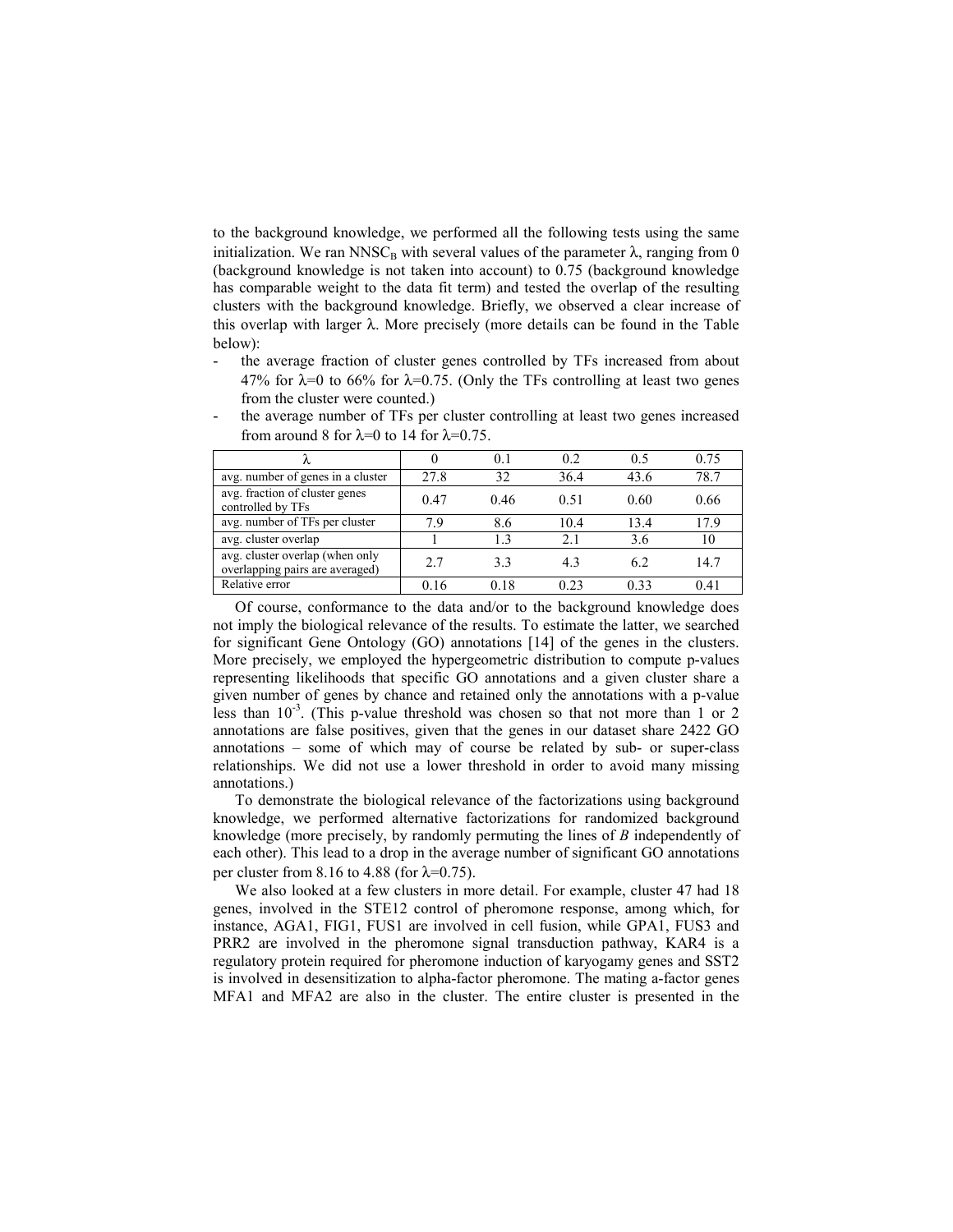Annex, together with the associated significant GO annotations and the cluster coefficients from the *S* matrix. (The threshold used for extracting clusters from the *S* matrix was  $1/\sqrt{n_e} = 0.0154$ .)

## **5 Conclusions**

Despite their wide-spread use in microarray data analysis, existing clustering algorithms have serious problems, the most important one being related to the fact that biological processes are overlapping rather than isolated. The impact of microarray technology is also limited by the noisy nature of measurements, which can only be compensated by additional background knowledge. Here we have shown how these important problems faced by microarray data analysis can be dealt with in the context of a sparse factorization algorithm capable of dealing with regulator binding data as background knowledge. A key ingredient of this algorithm is the nonnegativity constraint. Such an approach, for example using NMF, has been mostly advocated in connection with oligonucleotide array data, which are (at least theoretically) nonnegative. However, this viewpoint is only partially correct, since downregulated genes would not be explained in such a framework. Actually, we argue that nonnegative factorizations are appropriate due to the robustness of biological systems, in which an observed change in a gene's expression level is the result of *either* a positive *or* a negative influence rather than a complex combination of the two. Although our preliminary results are encouraging, a more detailed biological analysis should be the focus of subsequent work. (The clusters obtained by our algorithm for various parameter settings can be found online at http://www.ai.ici.ro/psb05/.)

# **References**

- 1. Bergmann S., J. Ihmels, N. Barkai. Iterative signature algorithm for the analysis of largescale gene expression data. Physical Review E 67, 031902 (2003).
- 2. Eisen M.B., P.T. Spellman, P.O. Brown, D. Botstein. Cluster analysis and display of genome-wide expression patterns, PNAS Vol.95, 14863-8, Dec.1998.
- 3. Getz G., Levine E., Domany E. Coupled two-way clustering analysis of gene microarray data, PNAS Vol. 97, 12079-84, 2000.
- 4. Gasch A.P, Eisen M.B. Exploring the conditional coregulation of yeast gene expression through fuzzy k-means clustering. Genome Biol. 2002, Oct 10;3(11).
- 5. Brunet J.P., Tamayo P., Golub T.R., Mesirov J.P. Metagenes and molecular pattern discovery using matrix factorization. PNAS 101(12):4164-9, 2004, Mar 23.
- 6. Kim P.M., Tidor B. Subsystem identification through dimensionality reduction of largescale gene expression data. Genome Res. 2003 Jul;13(7):1706-18.
- 7. Hughes T.R. et al. Functional discovery via a compendium of expression profiles. Cell. 2000 Jul 7;102(1):109-26.